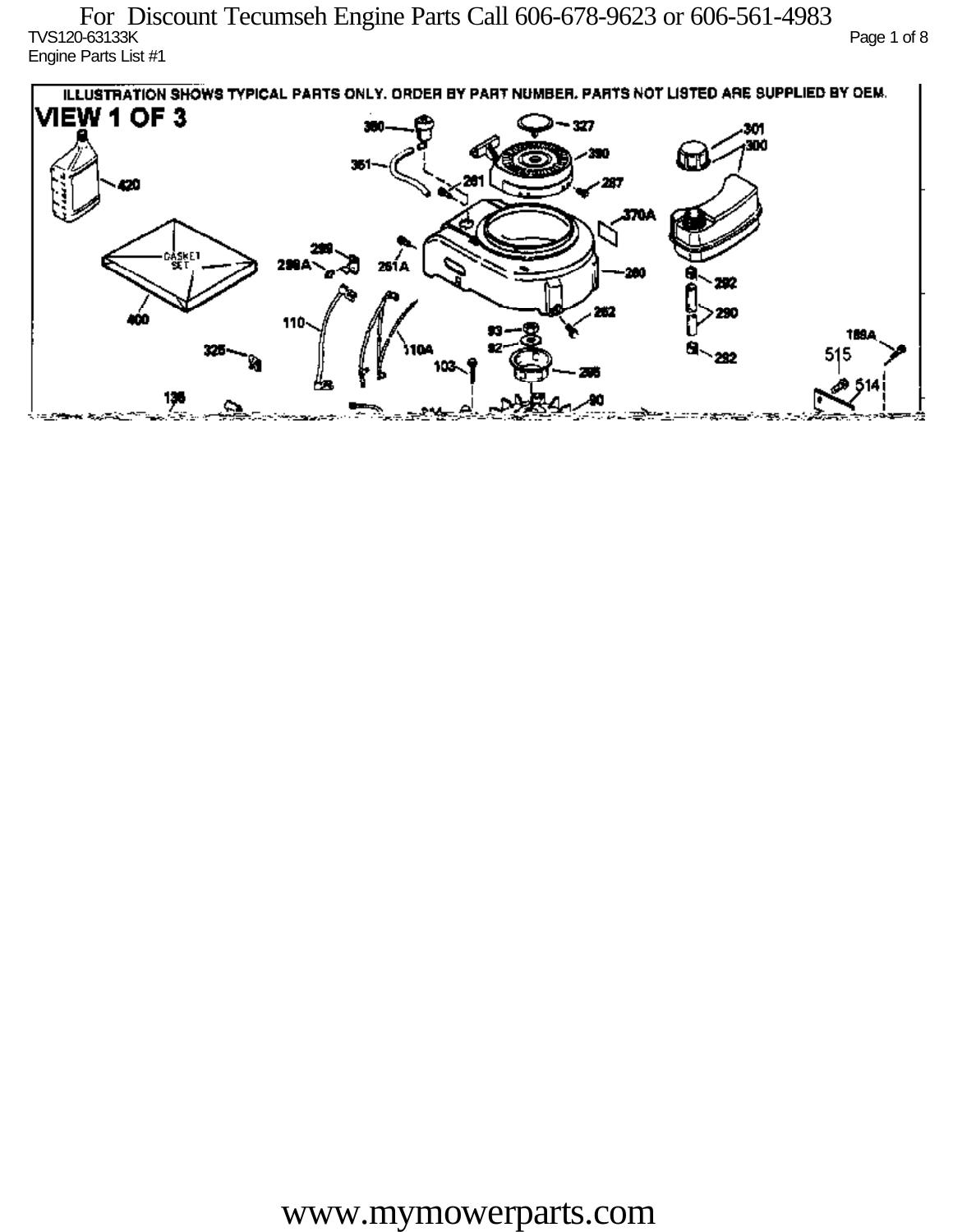| 36478<br>Cylinder (Incl. 2 & 20)<br>2 26727<br>2 Dowel Pin<br>33734<br><b>Breather Element</b><br>6<br>34214A<br>Breather Ass'y. (Incl. 6, 8, 9 & 12)<br>8 33735<br>* Breather Gasket<br>30200<br>2 Screw, 10-24 x 9/16"<br>9<br>12 33886<br><b>Breather Tube</b><br>14 28277<br>Washer<br>15 30589<br>Governor Rod (Incl. 14)<br>16 31383A<br>Governor Lever<br>17 31335<br>Governor Lever Clamp<br>18 650548<br>Screw, 8-32 x 5/16"<br>19 31386<br><b>Extension Spring</b><br>20 32600<br>Oil Seal<br>30 34570A<br>Crankshaft<br>40 36073<br>Piston, Pin & Ring Set (Std.)<br>40 36074<br>Piston, Pin & Ring Set (.010" OS)<br>40 36075<br>1 Piston, Pin & Ring Set (.020" OS)<br>41 36070<br>1 Piston & Pin Ass'y. (Std.) (Incl. 43)<br>41 36071<br>Piston & Pin Ass'y. (.010" OS) (Incl. 43)<br>41 36072<br>Piston & Pin Ass'y. (.020" OS) (Incl. 43)<br>42 36076<br>Ring Set (Std.)<br>42 36077<br>Ring Set (.010" OS)<br>42 36078<br>Ring Set (.020" OS)<br>43 20381<br>2 Piston Pin Retaining Ring<br>45 32875<br>Connecting Rod Ass'y. (Incl. 46)<br>46 32610A<br>2 Connecting Rod Bolt<br>48 27241<br>2 Valve Lifter<br>50 35992<br>Camshaft (MCR)<br>52 29914<br>Oil Pump Ass'y.<br>69 35261<br>* Mounting Flange Gasket<br>70 34311D<br>Mounting Flange (Incl. 72 thru 83)<br>72 36083<br>Oil Drain Plug<br>75 27897<br>Oil Seal<br>80 30574A<br>Governor Shaft<br>81 30590A<br>1 Washer<br>1 Governor Gear Ass'y. (Incl. 81)<br>82 30591<br>83 30588A<br>1 Governor Spool<br>86 650488<br>6 Screw, 1/4-20 x 1-1/4"<br>89 611004<br><b>Flywheel Key</b><br>90 611112<br>1 Flywheel<br>92 650815<br><b>Belleville Washer</b><br>93 650816<br><b>Flywheel Nut</b><br>100 34443A<br>1 Solid State Ignition<br>101 610118<br><b>Spark Plug Cover</b><br>103 650814<br>2 Screw, Torx T-15, 10-24 x 1"<br>110 34961<br><b>Ground Wire</b><br>110A 36230<br><b>Ground Wire</b><br>119 36477<br>* Cylinder Head Gasket<br>120 36476<br>1 Cylinder Head<br>125 36471<br>1 Exhaust Valve (Std.) (Incl. 151)<br>125 36472<br>1 Exhaust Valve (1/32" OS) (Incl. 151)<br>126 29314B<br>Intake Valve (Std.) (Incl. 151)<br>126 29315C<br>Intake Valve (1/32" OS) (Incl. 151)<br>130 6021A<br>6 Screw, 5/16-18 x 1-1/2"<br>135 35395<br>Resistor Spark Plug (RJ19LM)<br>150 35991<br>2 Valve Spring<br>2 Valve Spring Cap<br>151 31673<br>www.mymowerparts.com | Ref # Part Number | Qty Description |  |
|------------------------------------------------------------------------------------------------------------------------------------------------------------------------------------------------------------------------------------------------------------------------------------------------------------------------------------------------------------------------------------------------------------------------------------------------------------------------------------------------------------------------------------------------------------------------------------------------------------------------------------------------------------------------------------------------------------------------------------------------------------------------------------------------------------------------------------------------------------------------------------------------------------------------------------------------------------------------------------------------------------------------------------------------------------------------------------------------------------------------------------------------------------------------------------------------------------------------------------------------------------------------------------------------------------------------------------------------------------------------------------------------------------------------------------------------------------------------------------------------------------------------------------------------------------------------------------------------------------------------------------------------------------------------------------------------------------------------------------------------------------------------------------------------------------------------------------------------------------------------------------------------------------------------------------------------------------------------------------------------------------------------------------------------------------------------------------------------------------------------------------------------------------------------------------------------------------------------------------------------------------------------------------------------------------------------------------------------------------|-------------------|-----------------|--|
|                                                                                                                                                                                                                                                                                                                                                                                                                                                                                                                                                                                                                                                                                                                                                                                                                                                                                                                                                                                                                                                                                                                                                                                                                                                                                                                                                                                                                                                                                                                                                                                                                                                                                                                                                                                                                                                                                                                                                                                                                                                                                                                                                                                                                                                                                                                                                            |                   |                 |  |
|                                                                                                                                                                                                                                                                                                                                                                                                                                                                                                                                                                                                                                                                                                                                                                                                                                                                                                                                                                                                                                                                                                                                                                                                                                                                                                                                                                                                                                                                                                                                                                                                                                                                                                                                                                                                                                                                                                                                                                                                                                                                                                                                                                                                                                                                                                                                                            |                   |                 |  |
|                                                                                                                                                                                                                                                                                                                                                                                                                                                                                                                                                                                                                                                                                                                                                                                                                                                                                                                                                                                                                                                                                                                                                                                                                                                                                                                                                                                                                                                                                                                                                                                                                                                                                                                                                                                                                                                                                                                                                                                                                                                                                                                                                                                                                                                                                                                                                            |                   |                 |  |
|                                                                                                                                                                                                                                                                                                                                                                                                                                                                                                                                                                                                                                                                                                                                                                                                                                                                                                                                                                                                                                                                                                                                                                                                                                                                                                                                                                                                                                                                                                                                                                                                                                                                                                                                                                                                                                                                                                                                                                                                                                                                                                                                                                                                                                                                                                                                                            |                   |                 |  |
|                                                                                                                                                                                                                                                                                                                                                                                                                                                                                                                                                                                                                                                                                                                                                                                                                                                                                                                                                                                                                                                                                                                                                                                                                                                                                                                                                                                                                                                                                                                                                                                                                                                                                                                                                                                                                                                                                                                                                                                                                                                                                                                                                                                                                                                                                                                                                            |                   |                 |  |
|                                                                                                                                                                                                                                                                                                                                                                                                                                                                                                                                                                                                                                                                                                                                                                                                                                                                                                                                                                                                                                                                                                                                                                                                                                                                                                                                                                                                                                                                                                                                                                                                                                                                                                                                                                                                                                                                                                                                                                                                                                                                                                                                                                                                                                                                                                                                                            |                   |                 |  |
|                                                                                                                                                                                                                                                                                                                                                                                                                                                                                                                                                                                                                                                                                                                                                                                                                                                                                                                                                                                                                                                                                                                                                                                                                                                                                                                                                                                                                                                                                                                                                                                                                                                                                                                                                                                                                                                                                                                                                                                                                                                                                                                                                                                                                                                                                                                                                            |                   |                 |  |
|                                                                                                                                                                                                                                                                                                                                                                                                                                                                                                                                                                                                                                                                                                                                                                                                                                                                                                                                                                                                                                                                                                                                                                                                                                                                                                                                                                                                                                                                                                                                                                                                                                                                                                                                                                                                                                                                                                                                                                                                                                                                                                                                                                                                                                                                                                                                                            |                   |                 |  |
|                                                                                                                                                                                                                                                                                                                                                                                                                                                                                                                                                                                                                                                                                                                                                                                                                                                                                                                                                                                                                                                                                                                                                                                                                                                                                                                                                                                                                                                                                                                                                                                                                                                                                                                                                                                                                                                                                                                                                                                                                                                                                                                                                                                                                                                                                                                                                            |                   |                 |  |
|                                                                                                                                                                                                                                                                                                                                                                                                                                                                                                                                                                                                                                                                                                                                                                                                                                                                                                                                                                                                                                                                                                                                                                                                                                                                                                                                                                                                                                                                                                                                                                                                                                                                                                                                                                                                                                                                                                                                                                                                                                                                                                                                                                                                                                                                                                                                                            |                   |                 |  |
|                                                                                                                                                                                                                                                                                                                                                                                                                                                                                                                                                                                                                                                                                                                                                                                                                                                                                                                                                                                                                                                                                                                                                                                                                                                                                                                                                                                                                                                                                                                                                                                                                                                                                                                                                                                                                                                                                                                                                                                                                                                                                                                                                                                                                                                                                                                                                            |                   |                 |  |
|                                                                                                                                                                                                                                                                                                                                                                                                                                                                                                                                                                                                                                                                                                                                                                                                                                                                                                                                                                                                                                                                                                                                                                                                                                                                                                                                                                                                                                                                                                                                                                                                                                                                                                                                                                                                                                                                                                                                                                                                                                                                                                                                                                                                                                                                                                                                                            |                   |                 |  |
|                                                                                                                                                                                                                                                                                                                                                                                                                                                                                                                                                                                                                                                                                                                                                                                                                                                                                                                                                                                                                                                                                                                                                                                                                                                                                                                                                                                                                                                                                                                                                                                                                                                                                                                                                                                                                                                                                                                                                                                                                                                                                                                                                                                                                                                                                                                                                            |                   |                 |  |
|                                                                                                                                                                                                                                                                                                                                                                                                                                                                                                                                                                                                                                                                                                                                                                                                                                                                                                                                                                                                                                                                                                                                                                                                                                                                                                                                                                                                                                                                                                                                                                                                                                                                                                                                                                                                                                                                                                                                                                                                                                                                                                                                                                                                                                                                                                                                                            |                   |                 |  |
|                                                                                                                                                                                                                                                                                                                                                                                                                                                                                                                                                                                                                                                                                                                                                                                                                                                                                                                                                                                                                                                                                                                                                                                                                                                                                                                                                                                                                                                                                                                                                                                                                                                                                                                                                                                                                                                                                                                                                                                                                                                                                                                                                                                                                                                                                                                                                            |                   |                 |  |
|                                                                                                                                                                                                                                                                                                                                                                                                                                                                                                                                                                                                                                                                                                                                                                                                                                                                                                                                                                                                                                                                                                                                                                                                                                                                                                                                                                                                                                                                                                                                                                                                                                                                                                                                                                                                                                                                                                                                                                                                                                                                                                                                                                                                                                                                                                                                                            |                   |                 |  |
|                                                                                                                                                                                                                                                                                                                                                                                                                                                                                                                                                                                                                                                                                                                                                                                                                                                                                                                                                                                                                                                                                                                                                                                                                                                                                                                                                                                                                                                                                                                                                                                                                                                                                                                                                                                                                                                                                                                                                                                                                                                                                                                                                                                                                                                                                                                                                            |                   |                 |  |
|                                                                                                                                                                                                                                                                                                                                                                                                                                                                                                                                                                                                                                                                                                                                                                                                                                                                                                                                                                                                                                                                                                                                                                                                                                                                                                                                                                                                                                                                                                                                                                                                                                                                                                                                                                                                                                                                                                                                                                                                                                                                                                                                                                                                                                                                                                                                                            |                   |                 |  |
|                                                                                                                                                                                                                                                                                                                                                                                                                                                                                                                                                                                                                                                                                                                                                                                                                                                                                                                                                                                                                                                                                                                                                                                                                                                                                                                                                                                                                                                                                                                                                                                                                                                                                                                                                                                                                                                                                                                                                                                                                                                                                                                                                                                                                                                                                                                                                            |                   |                 |  |
|                                                                                                                                                                                                                                                                                                                                                                                                                                                                                                                                                                                                                                                                                                                                                                                                                                                                                                                                                                                                                                                                                                                                                                                                                                                                                                                                                                                                                                                                                                                                                                                                                                                                                                                                                                                                                                                                                                                                                                                                                                                                                                                                                                                                                                                                                                                                                            |                   |                 |  |
|                                                                                                                                                                                                                                                                                                                                                                                                                                                                                                                                                                                                                                                                                                                                                                                                                                                                                                                                                                                                                                                                                                                                                                                                                                                                                                                                                                                                                                                                                                                                                                                                                                                                                                                                                                                                                                                                                                                                                                                                                                                                                                                                                                                                                                                                                                                                                            |                   |                 |  |
|                                                                                                                                                                                                                                                                                                                                                                                                                                                                                                                                                                                                                                                                                                                                                                                                                                                                                                                                                                                                                                                                                                                                                                                                                                                                                                                                                                                                                                                                                                                                                                                                                                                                                                                                                                                                                                                                                                                                                                                                                                                                                                                                                                                                                                                                                                                                                            |                   |                 |  |
|                                                                                                                                                                                                                                                                                                                                                                                                                                                                                                                                                                                                                                                                                                                                                                                                                                                                                                                                                                                                                                                                                                                                                                                                                                                                                                                                                                                                                                                                                                                                                                                                                                                                                                                                                                                                                                                                                                                                                                                                                                                                                                                                                                                                                                                                                                                                                            |                   |                 |  |
|                                                                                                                                                                                                                                                                                                                                                                                                                                                                                                                                                                                                                                                                                                                                                                                                                                                                                                                                                                                                                                                                                                                                                                                                                                                                                                                                                                                                                                                                                                                                                                                                                                                                                                                                                                                                                                                                                                                                                                                                                                                                                                                                                                                                                                                                                                                                                            |                   |                 |  |
|                                                                                                                                                                                                                                                                                                                                                                                                                                                                                                                                                                                                                                                                                                                                                                                                                                                                                                                                                                                                                                                                                                                                                                                                                                                                                                                                                                                                                                                                                                                                                                                                                                                                                                                                                                                                                                                                                                                                                                                                                                                                                                                                                                                                                                                                                                                                                            |                   |                 |  |
|                                                                                                                                                                                                                                                                                                                                                                                                                                                                                                                                                                                                                                                                                                                                                                                                                                                                                                                                                                                                                                                                                                                                                                                                                                                                                                                                                                                                                                                                                                                                                                                                                                                                                                                                                                                                                                                                                                                                                                                                                                                                                                                                                                                                                                                                                                                                                            |                   |                 |  |
|                                                                                                                                                                                                                                                                                                                                                                                                                                                                                                                                                                                                                                                                                                                                                                                                                                                                                                                                                                                                                                                                                                                                                                                                                                                                                                                                                                                                                                                                                                                                                                                                                                                                                                                                                                                                                                                                                                                                                                                                                                                                                                                                                                                                                                                                                                                                                            |                   |                 |  |
|                                                                                                                                                                                                                                                                                                                                                                                                                                                                                                                                                                                                                                                                                                                                                                                                                                                                                                                                                                                                                                                                                                                                                                                                                                                                                                                                                                                                                                                                                                                                                                                                                                                                                                                                                                                                                                                                                                                                                                                                                                                                                                                                                                                                                                                                                                                                                            |                   |                 |  |
|                                                                                                                                                                                                                                                                                                                                                                                                                                                                                                                                                                                                                                                                                                                                                                                                                                                                                                                                                                                                                                                                                                                                                                                                                                                                                                                                                                                                                                                                                                                                                                                                                                                                                                                                                                                                                                                                                                                                                                                                                                                                                                                                                                                                                                                                                                                                                            |                   |                 |  |
|                                                                                                                                                                                                                                                                                                                                                                                                                                                                                                                                                                                                                                                                                                                                                                                                                                                                                                                                                                                                                                                                                                                                                                                                                                                                                                                                                                                                                                                                                                                                                                                                                                                                                                                                                                                                                                                                                                                                                                                                                                                                                                                                                                                                                                                                                                                                                            |                   |                 |  |
|                                                                                                                                                                                                                                                                                                                                                                                                                                                                                                                                                                                                                                                                                                                                                                                                                                                                                                                                                                                                                                                                                                                                                                                                                                                                                                                                                                                                                                                                                                                                                                                                                                                                                                                                                                                                                                                                                                                                                                                                                                                                                                                                                                                                                                                                                                                                                            |                   |                 |  |
|                                                                                                                                                                                                                                                                                                                                                                                                                                                                                                                                                                                                                                                                                                                                                                                                                                                                                                                                                                                                                                                                                                                                                                                                                                                                                                                                                                                                                                                                                                                                                                                                                                                                                                                                                                                                                                                                                                                                                                                                                                                                                                                                                                                                                                                                                                                                                            |                   |                 |  |
|                                                                                                                                                                                                                                                                                                                                                                                                                                                                                                                                                                                                                                                                                                                                                                                                                                                                                                                                                                                                                                                                                                                                                                                                                                                                                                                                                                                                                                                                                                                                                                                                                                                                                                                                                                                                                                                                                                                                                                                                                                                                                                                                                                                                                                                                                                                                                            |                   |                 |  |
|                                                                                                                                                                                                                                                                                                                                                                                                                                                                                                                                                                                                                                                                                                                                                                                                                                                                                                                                                                                                                                                                                                                                                                                                                                                                                                                                                                                                                                                                                                                                                                                                                                                                                                                                                                                                                                                                                                                                                                                                                                                                                                                                                                                                                                                                                                                                                            |                   |                 |  |
|                                                                                                                                                                                                                                                                                                                                                                                                                                                                                                                                                                                                                                                                                                                                                                                                                                                                                                                                                                                                                                                                                                                                                                                                                                                                                                                                                                                                                                                                                                                                                                                                                                                                                                                                                                                                                                                                                                                                                                                                                                                                                                                                                                                                                                                                                                                                                            |                   |                 |  |
|                                                                                                                                                                                                                                                                                                                                                                                                                                                                                                                                                                                                                                                                                                                                                                                                                                                                                                                                                                                                                                                                                                                                                                                                                                                                                                                                                                                                                                                                                                                                                                                                                                                                                                                                                                                                                                                                                                                                                                                                                                                                                                                                                                                                                                                                                                                                                            |                   |                 |  |
|                                                                                                                                                                                                                                                                                                                                                                                                                                                                                                                                                                                                                                                                                                                                                                                                                                                                                                                                                                                                                                                                                                                                                                                                                                                                                                                                                                                                                                                                                                                                                                                                                                                                                                                                                                                                                                                                                                                                                                                                                                                                                                                                                                                                                                                                                                                                                            |                   |                 |  |
|                                                                                                                                                                                                                                                                                                                                                                                                                                                                                                                                                                                                                                                                                                                                                                                                                                                                                                                                                                                                                                                                                                                                                                                                                                                                                                                                                                                                                                                                                                                                                                                                                                                                                                                                                                                                                                                                                                                                                                                                                                                                                                                                                                                                                                                                                                                                                            |                   |                 |  |
|                                                                                                                                                                                                                                                                                                                                                                                                                                                                                                                                                                                                                                                                                                                                                                                                                                                                                                                                                                                                                                                                                                                                                                                                                                                                                                                                                                                                                                                                                                                                                                                                                                                                                                                                                                                                                                                                                                                                                                                                                                                                                                                                                                                                                                                                                                                                                            |                   |                 |  |
|                                                                                                                                                                                                                                                                                                                                                                                                                                                                                                                                                                                                                                                                                                                                                                                                                                                                                                                                                                                                                                                                                                                                                                                                                                                                                                                                                                                                                                                                                                                                                                                                                                                                                                                                                                                                                                                                                                                                                                                                                                                                                                                                                                                                                                                                                                                                                            |                   |                 |  |
|                                                                                                                                                                                                                                                                                                                                                                                                                                                                                                                                                                                                                                                                                                                                                                                                                                                                                                                                                                                                                                                                                                                                                                                                                                                                                                                                                                                                                                                                                                                                                                                                                                                                                                                                                                                                                                                                                                                                                                                                                                                                                                                                                                                                                                                                                                                                                            |                   |                 |  |
|                                                                                                                                                                                                                                                                                                                                                                                                                                                                                                                                                                                                                                                                                                                                                                                                                                                                                                                                                                                                                                                                                                                                                                                                                                                                                                                                                                                                                                                                                                                                                                                                                                                                                                                                                                                                                                                                                                                                                                                                                                                                                                                                                                                                                                                                                                                                                            |                   |                 |  |
|                                                                                                                                                                                                                                                                                                                                                                                                                                                                                                                                                                                                                                                                                                                                                                                                                                                                                                                                                                                                                                                                                                                                                                                                                                                                                                                                                                                                                                                                                                                                                                                                                                                                                                                                                                                                                                                                                                                                                                                                                                                                                                                                                                                                                                                                                                                                                            |                   |                 |  |
|                                                                                                                                                                                                                                                                                                                                                                                                                                                                                                                                                                                                                                                                                                                                                                                                                                                                                                                                                                                                                                                                                                                                                                                                                                                                                                                                                                                                                                                                                                                                                                                                                                                                                                                                                                                                                                                                                                                                                                                                                                                                                                                                                                                                                                                                                                                                                            |                   |                 |  |
|                                                                                                                                                                                                                                                                                                                                                                                                                                                                                                                                                                                                                                                                                                                                                                                                                                                                                                                                                                                                                                                                                                                                                                                                                                                                                                                                                                                                                                                                                                                                                                                                                                                                                                                                                                                                                                                                                                                                                                                                                                                                                                                                                                                                                                                                                                                                                            |                   |                 |  |
|                                                                                                                                                                                                                                                                                                                                                                                                                                                                                                                                                                                                                                                                                                                                                                                                                                                                                                                                                                                                                                                                                                                                                                                                                                                                                                                                                                                                                                                                                                                                                                                                                                                                                                                                                                                                                                                                                                                                                                                                                                                                                                                                                                                                                                                                                                                                                            |                   |                 |  |
|                                                                                                                                                                                                                                                                                                                                                                                                                                                                                                                                                                                                                                                                                                                                                                                                                                                                                                                                                                                                                                                                                                                                                                                                                                                                                                                                                                                                                                                                                                                                                                                                                                                                                                                                                                                                                                                                                                                                                                                                                                                                                                                                                                                                                                                                                                                                                            |                   |                 |  |
|                                                                                                                                                                                                                                                                                                                                                                                                                                                                                                                                                                                                                                                                                                                                                                                                                                                                                                                                                                                                                                                                                                                                                                                                                                                                                                                                                                                                                                                                                                                                                                                                                                                                                                                                                                                                                                                                                                                                                                                                                                                                                                                                                                                                                                                                                                                                                            |                   |                 |  |
|                                                                                                                                                                                                                                                                                                                                                                                                                                                                                                                                                                                                                                                                                                                                                                                                                                                                                                                                                                                                                                                                                                                                                                                                                                                                                                                                                                                                                                                                                                                                                                                                                                                                                                                                                                                                                                                                                                                                                                                                                                                                                                                                                                                                                                                                                                                                                            |                   |                 |  |
|                                                                                                                                                                                                                                                                                                                                                                                                                                                                                                                                                                                                                                                                                                                                                                                                                                                                                                                                                                                                                                                                                                                                                                                                                                                                                                                                                                                                                                                                                                                                                                                                                                                                                                                                                                                                                                                                                                                                                                                                                                                                                                                                                                                                                                                                                                                                                            |                   |                 |  |
|                                                                                                                                                                                                                                                                                                                                                                                                                                                                                                                                                                                                                                                                                                                                                                                                                                                                                                                                                                                                                                                                                                                                                                                                                                                                                                                                                                                                                                                                                                                                                                                                                                                                                                                                                                                                                                                                                                                                                                                                                                                                                                                                                                                                                                                                                                                                                            |                   |                 |  |
|                                                                                                                                                                                                                                                                                                                                                                                                                                                                                                                                                                                                                                                                                                                                                                                                                                                                                                                                                                                                                                                                                                                                                                                                                                                                                                                                                                                                                                                                                                                                                                                                                                                                                                                                                                                                                                                                                                                                                                                                                                                                                                                                                                                                                                                                                                                                                            |                   |                 |  |
|                                                                                                                                                                                                                                                                                                                                                                                                                                                                                                                                                                                                                                                                                                                                                                                                                                                                                                                                                                                                                                                                                                                                                                                                                                                                                                                                                                                                                                                                                                                                                                                                                                                                                                                                                                                                                                                                                                                                                                                                                                                                                                                                                                                                                                                                                                                                                            |                   |                 |  |
|                                                                                                                                                                                                                                                                                                                                                                                                                                                                                                                                                                                                                                                                                                                                                                                                                                                                                                                                                                                                                                                                                                                                                                                                                                                                                                                                                                                                                                                                                                                                                                                                                                                                                                                                                                                                                                                                                                                                                                                                                                                                                                                                                                                                                                                                                                                                                            |                   |                 |  |
|                                                                                                                                                                                                                                                                                                                                                                                                                                                                                                                                                                                                                                                                                                                                                                                                                                                                                                                                                                                                                                                                                                                                                                                                                                                                                                                                                                                                                                                                                                                                                                                                                                                                                                                                                                                                                                                                                                                                                                                                                                                                                                                                                                                                                                                                                                                                                            |                   |                 |  |
|                                                                                                                                                                                                                                                                                                                                                                                                                                                                                                                                                                                                                                                                                                                                                                                                                                                                                                                                                                                                                                                                                                                                                                                                                                                                                                                                                                                                                                                                                                                                                                                                                                                                                                                                                                                                                                                                                                                                                                                                                                                                                                                                                                                                                                                                                                                                                            |                   |                 |  |
|                                                                                                                                                                                                                                                                                                                                                                                                                                                                                                                                                                                                                                                                                                                                                                                                                                                                                                                                                                                                                                                                                                                                                                                                                                                                                                                                                                                                                                                                                                                                                                                                                                                                                                                                                                                                                                                                                                                                                                                                                                                                                                                                                                                                                                                                                                                                                            |                   |                 |  |
|                                                                                                                                                                                                                                                                                                                                                                                                                                                                                                                                                                                                                                                                                                                                                                                                                                                                                                                                                                                                                                                                                                                                                                                                                                                                                                                                                                                                                                                                                                                                                                                                                                                                                                                                                                                                                                                                                                                                                                                                                                                                                                                                                                                                                                                                                                                                                            |                   |                 |  |
|                                                                                                                                                                                                                                                                                                                                                                                                                                                                                                                                                                                                                                                                                                                                                                                                                                                                                                                                                                                                                                                                                                                                                                                                                                                                                                                                                                                                                                                                                                                                                                                                                                                                                                                                                                                                                                                                                                                                                                                                                                                                                                                                                                                                                                                                                                                                                            |                   |                 |  |
|                                                                                                                                                                                                                                                                                                                                                                                                                                                                                                                                                                                                                                                                                                                                                                                                                                                                                                                                                                                                                                                                                                                                                                                                                                                                                                                                                                                                                                                                                                                                                                                                                                                                                                                                                                                                                                                                                                                                                                                                                                                                                                                                                                                                                                                                                                                                                            |                   |                 |  |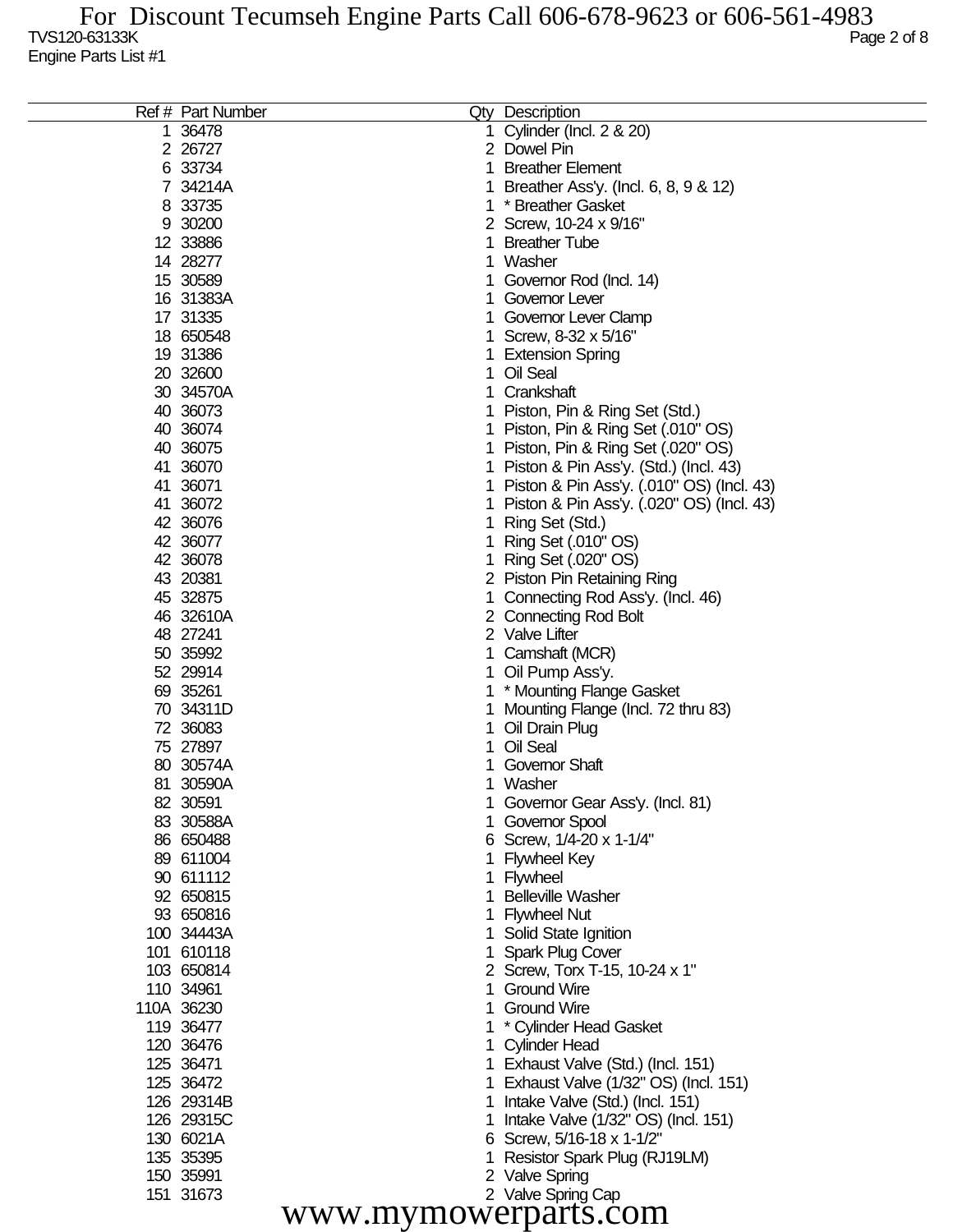|     | Ref # Part Number |    | Qty Description                                            |
|-----|-------------------|----|------------------------------------------------------------|
|     | 167 32924         | 1. | <b>Speed Adjusting Spring</b>                              |
|     | 168 650688        | 1. | Screw, 10-32 x 1"                                          |
|     | 169 27234A        | 1  | * Valve Cover Gasket                                       |
|     | 172 32755         | 1. | <b>Valve Cover</b>                                         |
|     | 174 30200         |    | 2 Screw, 10-24 x 9/16"                                     |
|     | 178 29752         |    | 2 Nut & Lock Washer, 1/4-28                                |
|     | 179 30593         | 1  | <b>Retainer Clip</b>                                       |
|     | 182 6201          |    | 2 Screw, 1/4-28 x 7/8"                                     |
|     | 184 26756         |    |                                                            |
|     |                   |    | * Carburetor To Intake Pipe Gasket                         |
|     | 185 33004A        | 1  | Intake Pipe (Incl. 224)                                    |
|     | 186 34337         | 1  | Governor Link                                              |
|     | 189 650839        |    | 2 Screw, 1/4-20 x 3/8"                                     |
|     | 190 35831         | 1  | <b>Brake Lever</b>                                         |
|     | 191 35039B        | 1  | S.E. Brake Bracket (Incl. 195)                             |
|     | 192 34966         |    | <b>Brake Control Link</b>                                  |
|     | 193 34965         |    | <b>Brake Spring</b>                                        |
|     | 194 32309         |    | <b>Retaining Ring</b>                                      |
|     | 195 610973        | 1  | Terminal                                                   |
|     | 200 33155A        | 1  | <b>Control Bracket</b>                                     |
|     | 201 33150         |    | Over-Ride Control Bracket                                  |
|     | 206 610973        | 1  | Terminal                                                   |
|     | 207 34336         | 1  | <b>Throttle Link</b>                                       |
|     | 209 30200         |    | 2 Screw, 10-24 x 9/16"                                     |
|     | 210 27793         | 1  | <b>Conduit Clip</b>                                        |
|     | 211 28942         | 1  | Screw, 10-32 x 3/8"                                        |
|     | 223 650451        |    |                                                            |
|     |                   |    | 2 Screw, 1/4-20 x 1"                                       |
|     | 224 34690A        | 1  | * Intake Pipe Gasket                                       |
|     | 238 650806        |    | 2 Screw, 10-32 x 5/8"                                      |
|     | 238A 650940       |    | 2 Screw, 10-32 x 3/4"                                      |
|     | 245 34782         | 1  | <b>Air Cleaner Filter</b>                                  |
|     | 260 35534         |    | <b>Blower Housing</b>                                      |
|     | 261 30200         |    | 2 Screw, 10-24 x 9/16"                                     |
|     | 262 650831        |    | 2 Screw, 1/4-20 x 1/2"                                     |
|     | 275 36491         |    | Muffler (Incl. 277)                                        |
| 277 | 650988            |    | 2 Screw, 1/4-20 x 2-5/16"                                  |
|     | 285 35000         |    | 1 Starter Cup                                              |
|     | 287 650926        |    | 2 Screw, 8-32 x 21/64"                                     |
|     | 290 30705         | 1. | <b>Fuel Line</b>                                           |
|     | 292 26460         |    | 2 Fuel Line Clamp                                          |
|     | 300 34476A        |    | 1 Fuel Tank (Incl. 292 & 301)                              |
|     | 301 33032         |    | <b>Fuel Cap</b>                                            |
|     | 305 35577         |    | Oil Fill Tube                                              |
|     | 306 34265         |    | "O" Ring                                                   |
|     | 307 35499         |    | "O" Ring                                                   |
|     |                   |    |                                                            |
|     | 309 650562        |    | Screw, 10-32 x 1/2"                                        |
|     | 310 35578         |    | <b>Dipstick</b>                                            |
|     | 313 34080         |    | Spacer                                                     |
|     | 324 33177         | 1  | Terminal                                                   |
|     | 327 35392         |    | <b>Starter Plug</b>                                        |
|     | 370B 550223       |    | Logo Decal                                                 |
|     | 370A 34704        | 1  | <b>Instruction Decal</b>                                   |
|     | 370 36261         | 1  | <b>Instruction Decal</b>                                   |
|     | 380 632090        | 1  | Carburetor (Incl. 184)                                     |
|     | 390 590694        |    | 1 Rewind Starter (NOTE: This engine could have been built  |
|     |                   |    | with 590686 starter. Refer to the design of the air intake |

## www.mymowerparts.com

interchange.)

louvers for part identification. Individual starter parts do not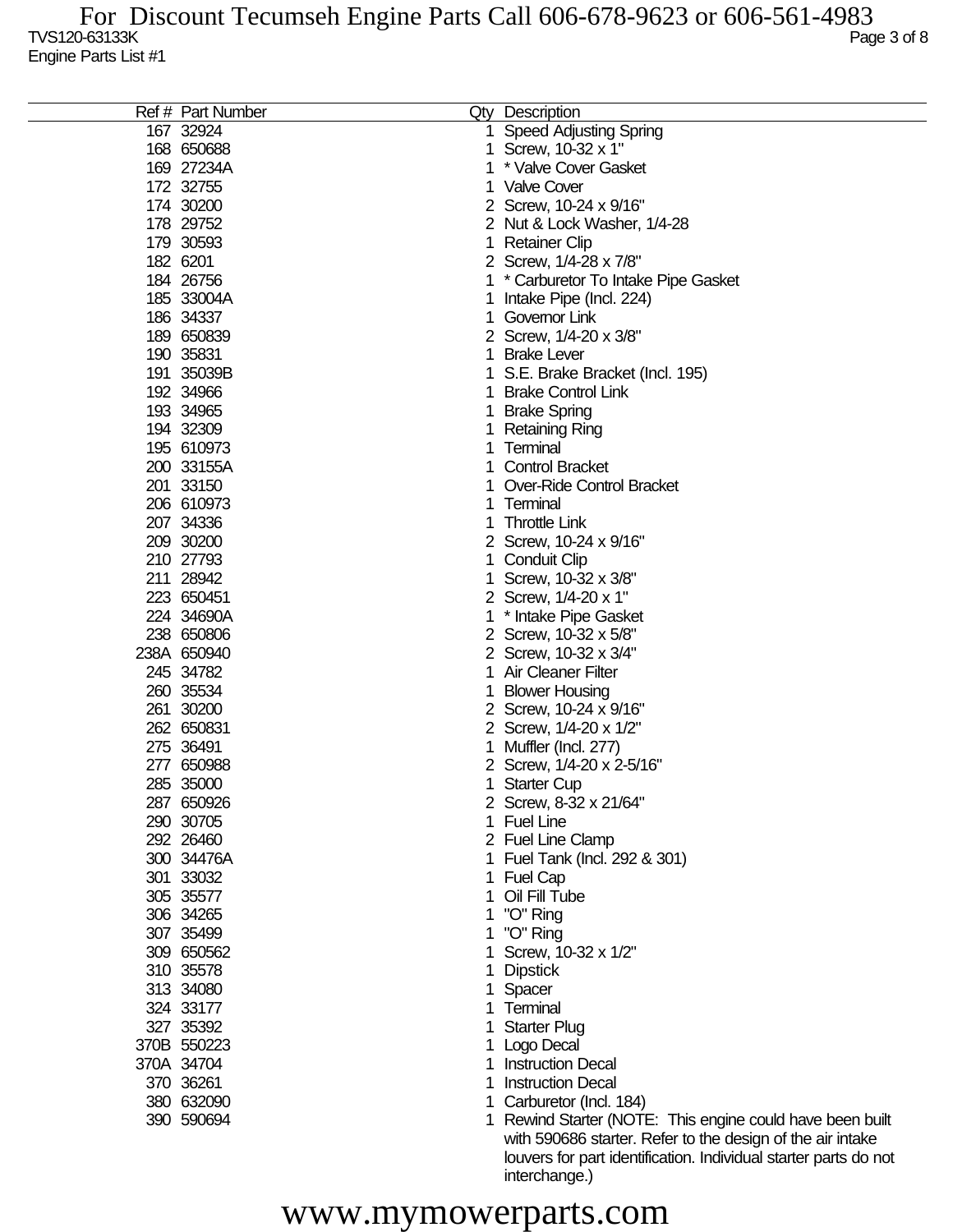| Ref # Part Number       | <b>Description</b><br>Qtv                                                                                                                                                                                                                                                                                  |
|-------------------------|------------------------------------------------------------------------------------------------------------------------------------------------------------------------------------------------------------------------------------------------------------------------------------------------------------|
| 400 36481               | * Gasket Set (Incl. items marked PK i n notes) Incl. part #'s<br>26756 (1), 27234A (1), 33735 (1), 34265 (1), 34338 (1),<br>34690A (1), 35261 (1), 36477 (1)                                                                                                                                               |
| 420 730225<br>514 36458 | 1 SAE 30 4-Cycle Engine Oil (Quart)<br>1 Brake Lock Out Device WARNING! Do not use the brake<br>lock out device on engines required to meet CPSC safety<br>standard for walk behind power lawnmowers, Title 16, Part<br>1205 of the code of Federal Regulations or you will be in<br>violation of the law. |
| 515 650926              | Screw, 8-32 x 21/64"                                                                                                                                                                                                                                                                                       |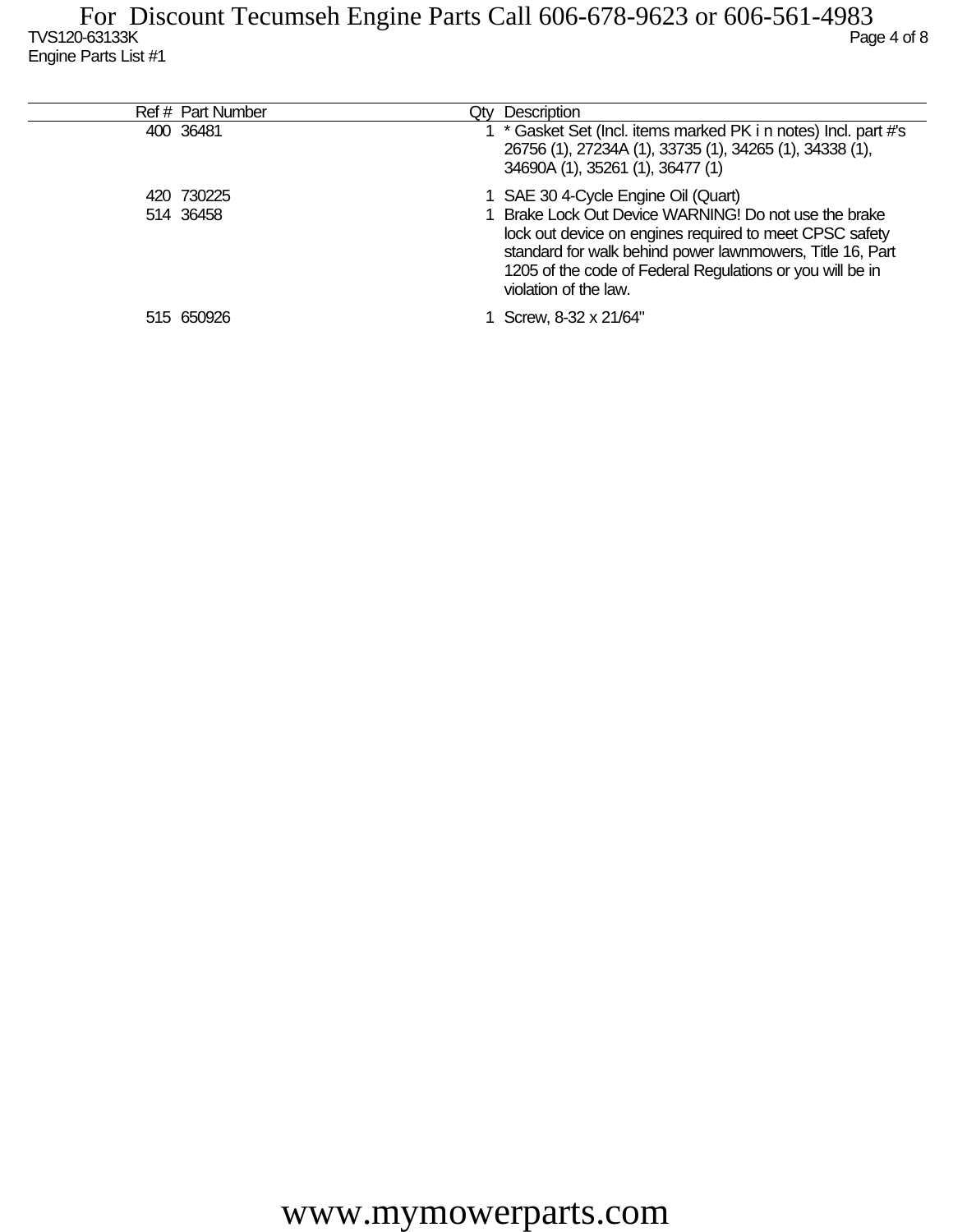$\sim$  TVS120-63133K Page 5 of 8 Engine Parts List #2 For Discount Tecumseh Engine Parts Call 606-678-9623 or 606-561-4983



www.mymowerparts.com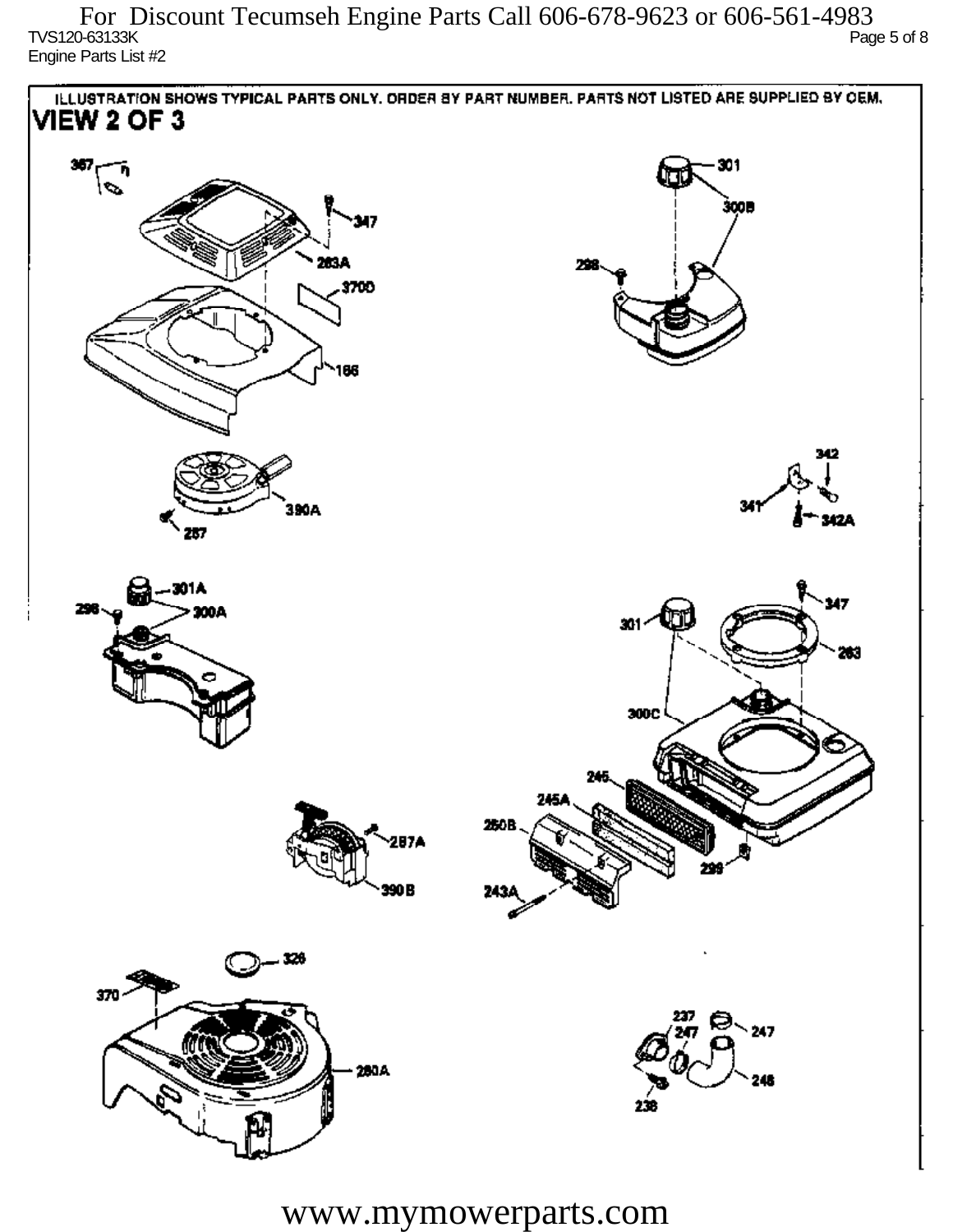| Ref # Part Number | Qtv | <b>Description</b>                                                                                                      |
|-------------------|-----|-------------------------------------------------------------------------------------------------------------------------|
| 92 650815         |     | <b>Belleville Washer</b>                                                                                                |
| 191 35039B        |     | 1 S.E. Brake Bracket (Incl. 195)                                                                                        |
| 238 650806        |     | 2 Screw, 10-32 x 5/8"                                                                                                   |
| 238A 650940       |     | 2 Screw, 10-32 x 3/4"                                                                                                   |
| 245 34782         |     | 1 Air Cleaner Filter                                                                                                    |
| 245A 34783        |     | 1 Air Cleaner Filter                                                                                                    |
| 263 36214         |     | 1 Trim Ring                                                                                                             |
| 287 650926        |     | 2 Screw, 8-32 x 21/64"                                                                                                  |
| 298 28763         |     | 3 Screw, 10-32 x 35/64"                                                                                                 |
| 301 33032         |     | 1 Fuel Cap                                                                                                              |
| 341 34699         |     | 1 Air Cleaner Bracket                                                                                                   |
| 370 36261         |     | 1 Instruction Decal                                                                                                     |
| 370A 34704        |     | 1 Instruction Decal                                                                                                     |
| 390 590694        |     | 1 Rewind Starter (NOTE: This engine could have been built<br>with 590686 starter. Refer to the design of the air intake |
|                   |     | louvers for part identification. Individual starter parts do not<br>interchange.)                                       |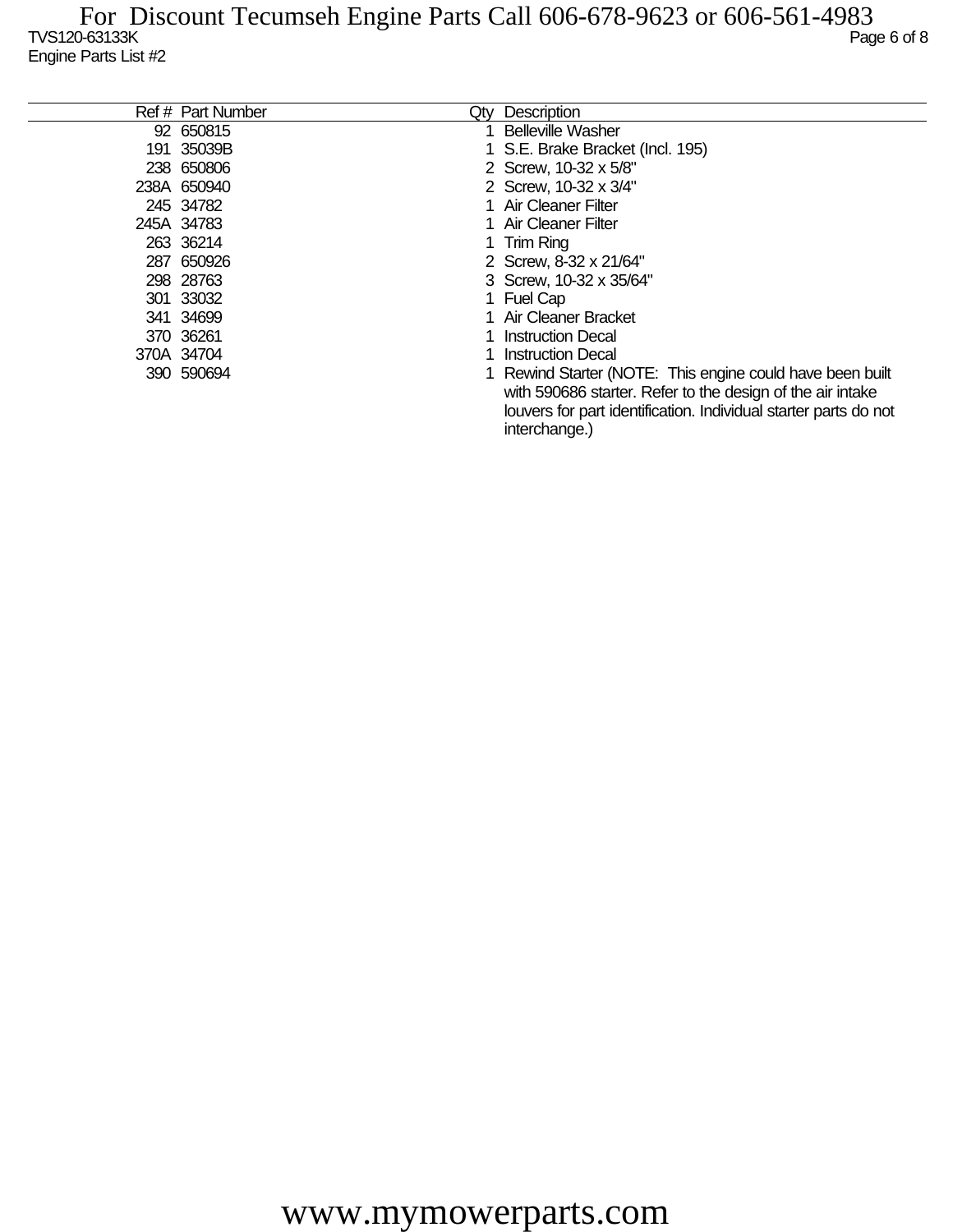